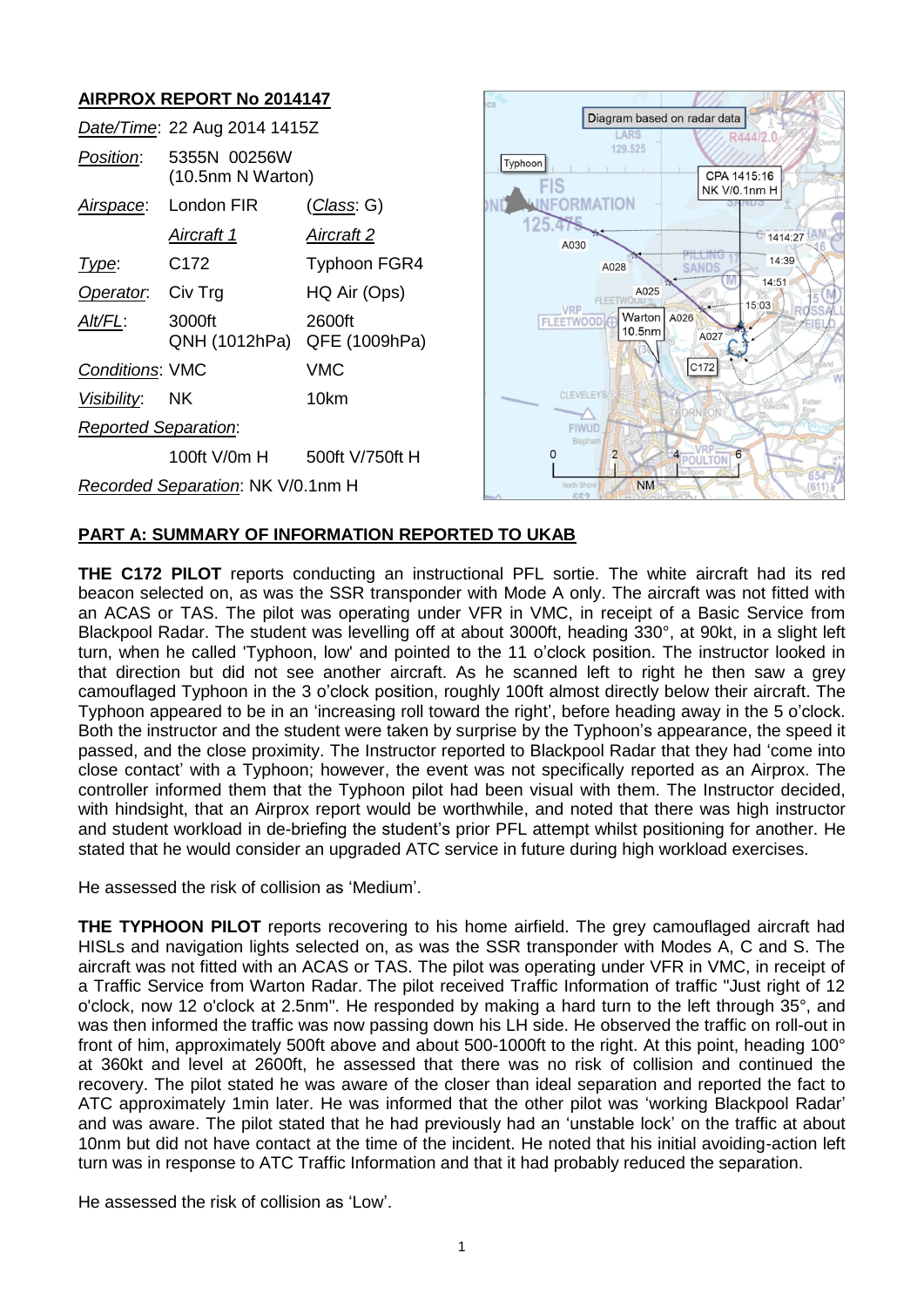**THE WARTON RADAR CONTROLLER** reports controlling the Typhoon. There were no other aircraft on frequency and it was a low-intensity workload. The Typhoon pilot departed Warton at 1326 and was given a reduced Traffic Service owing to poor radar performance. After high-level manoeuvring, the Typhoon pilot descended to enter LFA17 at 1337. The controller re-identified the Typhoon at 1353 and, after a period of general handling, the pilot called for recovery to Warton from the north at 1411. The controller passed Traffic Information on the Typhoon to Blackpool Radar, 25nm northwest of them. The Blackpool controller then advised him of local area traffic, general handling to the north of Warton, not above 3000ft altitude under a Basic Service. The Warton controller passed Traffic Information to the Typhoon pilot at range 10nm from the Blackpool local traffic squawk, advising him it was operating below 3000ft. He passed further Traffic Information at a range of 2.5nm, as the squawk was just right of the Typhoon's 12 o'clock, then in his 12 o'clock. He updated this as the squawk was about to pass down the Typhoon's left hand side. The Typhoon pilot reported that he was visual with the other aircraft, which had passed over the top of him. Prior to handover to Warton Tower, the Typhoon pilot advised him that "Just for the record, that traffic passed about 500ft above me, right of the nose. I didn't think that it was anything significant, but just in case Blackpool ask". The controller relayed this information to the Blackpool radar controller.

He perceived the severity of the incident as 'Low'.

**THE BLACKPOOL RADAR CONTROLLER** reports that he was not aware of the Airprox until contacted on the 26<sup>th</sup> August, 4 days after the event. Therefore, apart from the flight strip, no detailed notes were taken at the time of the incident. The C172 pilot was operating unidentified under a Basic Service about '10 miles' north of Blackpool in a 'popular GA area'. Warton Radar requested Traffic Information on the level of a Blackpool unvalidated/unverified squawk, believed to be the subject C172; the pilot stated 2-3000ft. Warton Radar informed the controller that the Typhoon pilot planned to recover visually; the Typhoon was about 25nm northwest of Blackpool at that time. Approximately 5min later, the C172 pilot informed the controller that a Typhoon had passed close by. The controller informed the pilot that if he required Traffic Information he needed to request a Traffic Service; the pilot was satisfied with a Basic Service. Whilst speaking to Warton Radar on another matter the controller was informed that the Typhoon pilot had been visual with the C172; the controller informed the C172 pilot. The C172 pilot did not report an Airprox.

#### **Factual Background**

The weather at Warton was recorded as follows:

METAR EGNO 221420Z 30014KT 9999 FEW030 16/08 Q1011

#### **Analysis and Investigation**

#### **CAA ATSI**

CAA ATSI had access to Blackpool and Warton RTF, area radar recording, together with the written report from both pilots.

The C172 pilot was operating on a VFR local training flight and was in receipt of a Basic Service from Blackpool Radar. The Typhoon pilot was returning to Warton under VFR and was in receipt of a Traffic Service from Warton Radar.

At 1354:00, the C172 pilot contacted Blackpool Radar for a Basic Service. A Basic Service was agreed and the controller passed the Blackpool QNH, 1012hPa. At 1411:12, the Typhoon pilot called Warton Radar requesting a visual recovery. The Warton controller advised *"*[Typhoon C/S] *own navigation to the field the er circuit is clear two five left hand colour blue and the QFE one zero zero niner",* which was acknowledged. The Warton controller then telephoned Blackpool Radar and advised them of the Typhoon, 25nm northwest for a visual recovery to Warton. The Blackpool controller advised Warton about the C172, operating not above 3000ft and the Warton controller confirmed that he would call it to the Typhoon on a Traffic Service.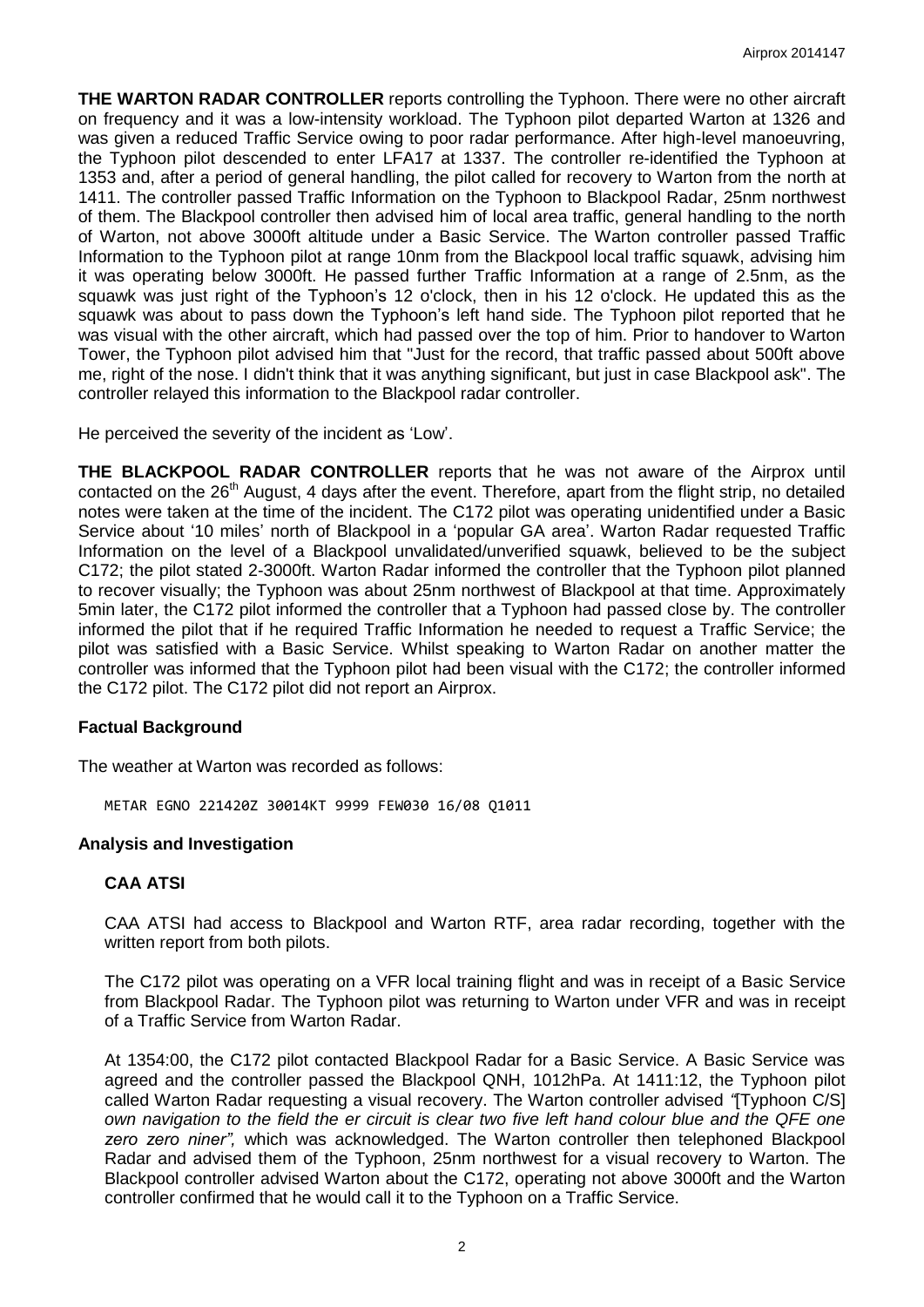At 1414:00, Warton advised *"*[Typhoon C/S] *traffic twelve o'clock at ten miles manoeuvring over land er indicating not above er tw- correction three thousand feet",* which was acknowledged. At 1414:59, Warton updated the information *"*[Typhoon C/S] *previously mentioned traffic just right of your twelve o'clock at in fact now twelve o'clock two and a half miles height unknown"*. The Typhoon pilot replied *"Yeah just over the top now* [Typhoon C/S]*"*.

At 1415:11, the Typhoon was 0.6nm west of the C172 at FL025 (2500ft). The C172 was not indicating Mode C level reporting, see Figure 1.



Figure 1: Swanwick MRT at 1415:11

The Typhoon pilot's written report indicated that after the Traffic Information he initiated a hard turn to the left through 35°. At 1415:15, the Typhoon, indicating FL027 (2700ft), had turned to pass behind the C172, see Figure 2.



Figure 2: Swanwick MRT at 1415:15

At 1415:19, Warton radar advised the Typhoon pilot "Just passing down your left hand side". The Typhoon was 0.4nm east of the C172, indicating FL028 (2800ft), see Figure 3.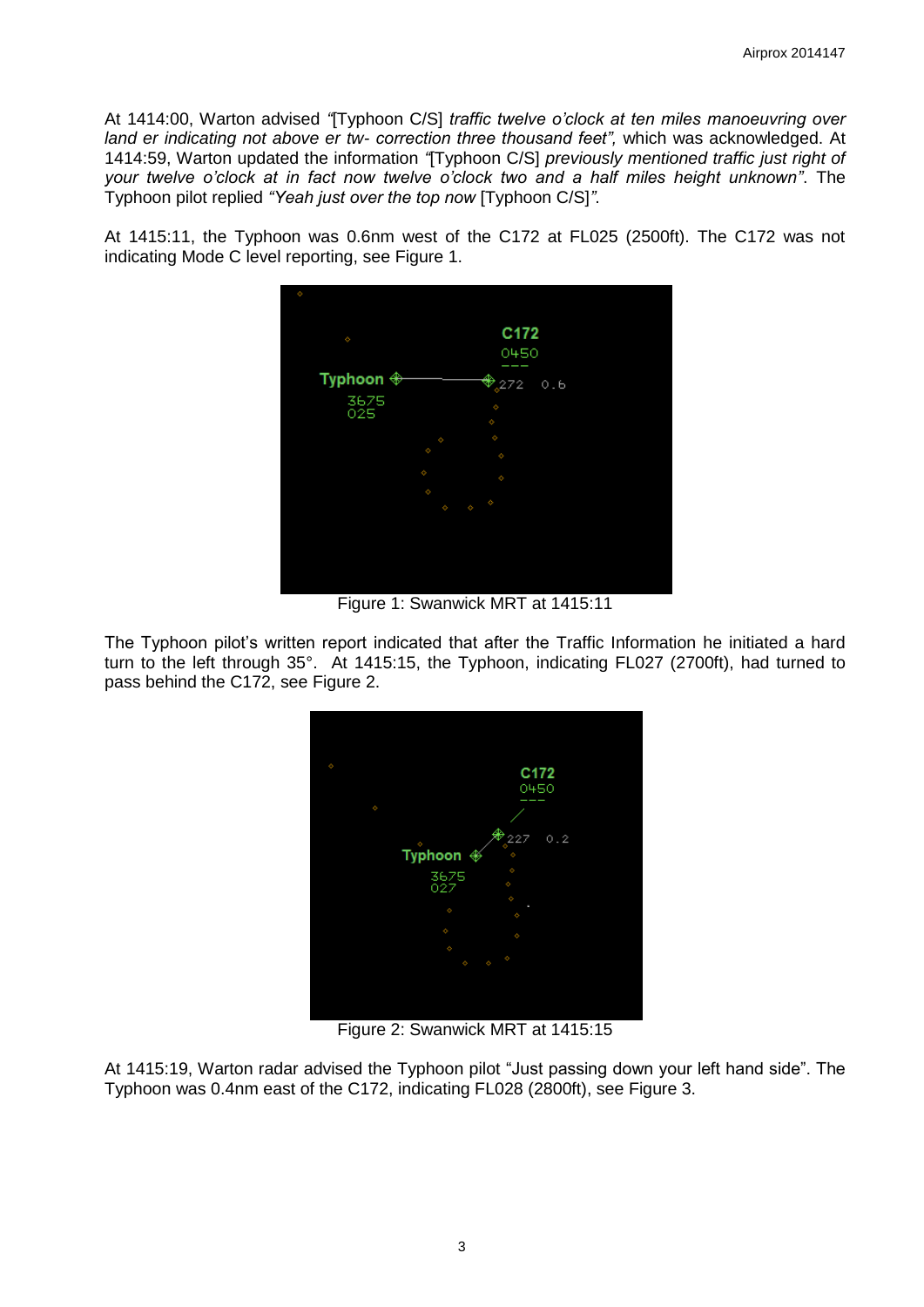

Figure 3: Swanwick MRT at 1415:19

At 1416:13, the C172 pilot called Blackpool Radar and the following RTF exchange occurred:

C172 *"er just so you know we came within about a hundred feet of a Eurofighter routeing east to west along the coastline"*

ATC *"Roger yep er the er Eurofighter is just doing a visual recovery to Warton and had you visual at all times and er roger"*

C172 "*No problem he just caught us a bit off guard there"*

ATC *"and* [C172 C/S] *for future reference if you require traffic to be called into you you'd need to request a Traffic Service*"

C172 *"Er it's not a problem I just er felt like you know we're got a bit close"*

ATC *"No problems yep er I last saw it it's about thirty miles away er a bit quick those ones"* C172 *"Yep"*.

At 1416:47, the Typhoon pilot called Warton *"*[Typhoon C/S] *field in sight and just for the record*  that traffic passed about five hundred feet above me just to the right of the????? I don't think it *was anything significant but just to update Blackpool"*. The Warton controller acknowledged *"*[Typhoon C/S] *thank you yeah Blackpool were aware of you and er the traffic was operating not above three thousand so er everybody was aware"*.

The Typhoon pilot was in receipt of a Traffic Service from Warton Radar. The Warton controller notified Blackpool Radar about the Typhoon, passed Traffic information to the Typhoon pilot regarding the C172 at a range of 10nm and updated the Traffic Information at a range of 2.5nm. CAP774, Page 29, Paragraph 3.1 and 3.6 states:

'A Traffic Service is a surveillance based ATS, where in addition to the provisions of a Basic Service, the controller provides specific surveillance-derived traffic information to assist the pilot in avoiding other traffic. Controllers may provide headings and/or levels for the purposes of positioning and/or sequencing; however, the controller is not required to achieve deconfliction minima, and the pilot remains responsible for collision avoidance.

The controller shall pass traffic information on relevant traffic, and shall update the traffic information if it continues to constitute a definite hazard, or if requested by the pilot. However, high controller workload and RTF loading may reduce the ability of the controller to pass traffic information, and the timeliness of such information. '

The C172 pilot was in receipt of a Basic Service from Blackpool Radar and the Blackpool controller had been notified about the Typhoon. CAP 774, Chapter 2, Paragraphs 2.1, and 2.5 to 2.8, states: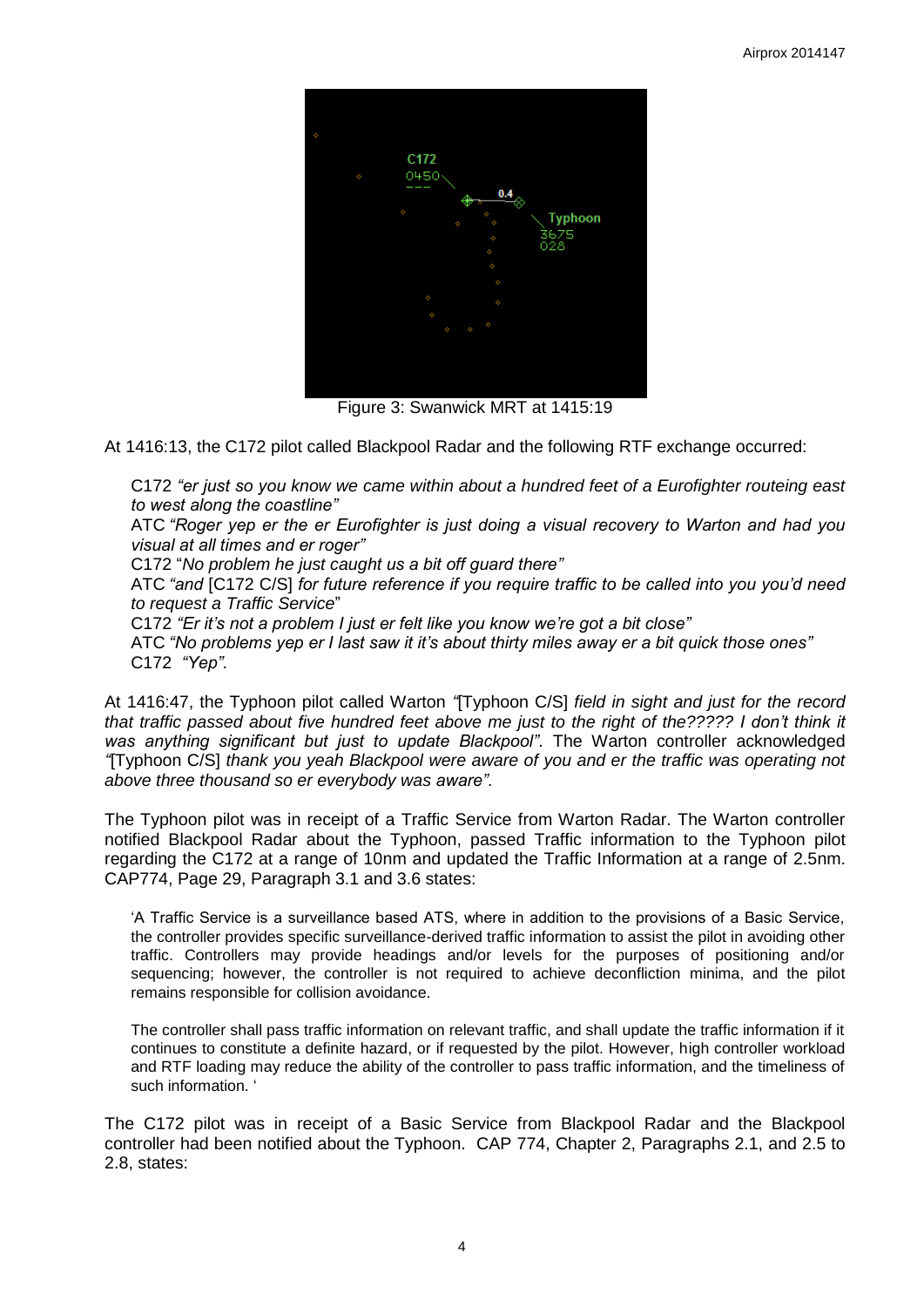'A Basic Service is an ATS provided for the purpose of giving advice and information useful for the safe and efficient conducts of flights. This may include weather information, changes of serviceability of facilities, conditions at aerodromes, general airspace activity information, and any other information likely to affect safety. The avoidance of other traffic is solely the pilot's responsibility.

Given that the provider of a Basic Service is not required to monitor the flight, pilots should not expect any form of traffic information from a controller/FISO. A pilot who considers that he requires a regular flow of specific traffic information shall request a Traffic Service.

However, where a controller/FISO has information that indicates that there is aerial activity in a particular location that may affect a flight, they should provide traffic information in general terms to assist with the pilot's situational awareness. This will not normally be updated by the controller/FISO unless the situation has changed markedly, or the pilot requests an update.

A controller with access to surveillance-derived information shall avoid the routine provision of traffic information on specific aircraft but may use that information to provide a more detailed warning to the pilot.

If a controller/ FISO considers that a definite risk of collision exists, a warning should be issued to the pilot.'

The C172 pilot had not requested a Traffic Service and under a Basic Service he would not have been routinely passed Traffic Information. The Blackpool controller had been advised about the Typhoon but reported on RT last seeing it some 30nm before CPA. Had he perceived its track as converging on the C172 then Traffic Information in general terms, or a warning would have been appropriate and would have alerted the C172 pilot.

### **UKAB Secretariat**

Both pilots shared an equal responsibility for collision avoidance and not to fly into such proximity as to create a danger of collision<sup>1</sup>. If the incident geometry is considered as converging then the Typhoon pilot was required to give way to the  $C172<sup>2</sup>$ . If the incident geometry is considered as head-on then both pilots were required to turn to the right<sup>3</sup>, notwithstanding their responsibility not to collide or present a danger of collision.

#### **Summary**

An Airprox was reported when a C172 and a Typhoon flew into proximity at 1415 on Friday 22<sup>nd</sup> August 2014. Both pilots were operating under VFR in VMC, the C172 pilot in receipt of a Basic Service from Blackpool Radar and the Typhoon pilot in receipt of a Traffic Service from Warton Radar.

# **PART B: SUMMARY OF THE BOARD'S DISCUSSIONS**

Information available consisted of reports from the pilots of both aircraft, transcripts of the relevant RT frequencies, radar photographs/video recordings, reports from the air traffic controllers involved and reports from the appropriate ATC authority.

The Board first considered the pilots' actions. The C172 pilot was conducting an instructional sortie covering Practice Forced Landings. Although this would necessarily concentrate the crew's lookout towards the ground, members felt that they were at sufficient altitude that a normal lookout scan was being used at the time of the Airprox. The student saw the converging Typhoon first but the instructor was not able to visually acquire it until, what the Board assessed was at, or soon after, CPA. As such, this amounted to effectively a non-sighting by the C172 crew (no action was taken before CPA and the instructor saw the Typhoon too late to take action to increase separation). The instructor commented on the high task workload and members noted the conflicting requirements of the utility of Traffic Information from a Traffic Service and the desire for lack of interruption for in-cockpit discussion. In this instance the Blackpool controller stated that he last saw the Typhoon radar track

 $\overline{a}$ 1 Rules of the Air 2007 (as amended), Rule 8 (Avoiding aerial collisions).

 $2$  ibid., Rule 9 (Converging).

 $3$  ibid., Rule 10 (Approaching head-on).